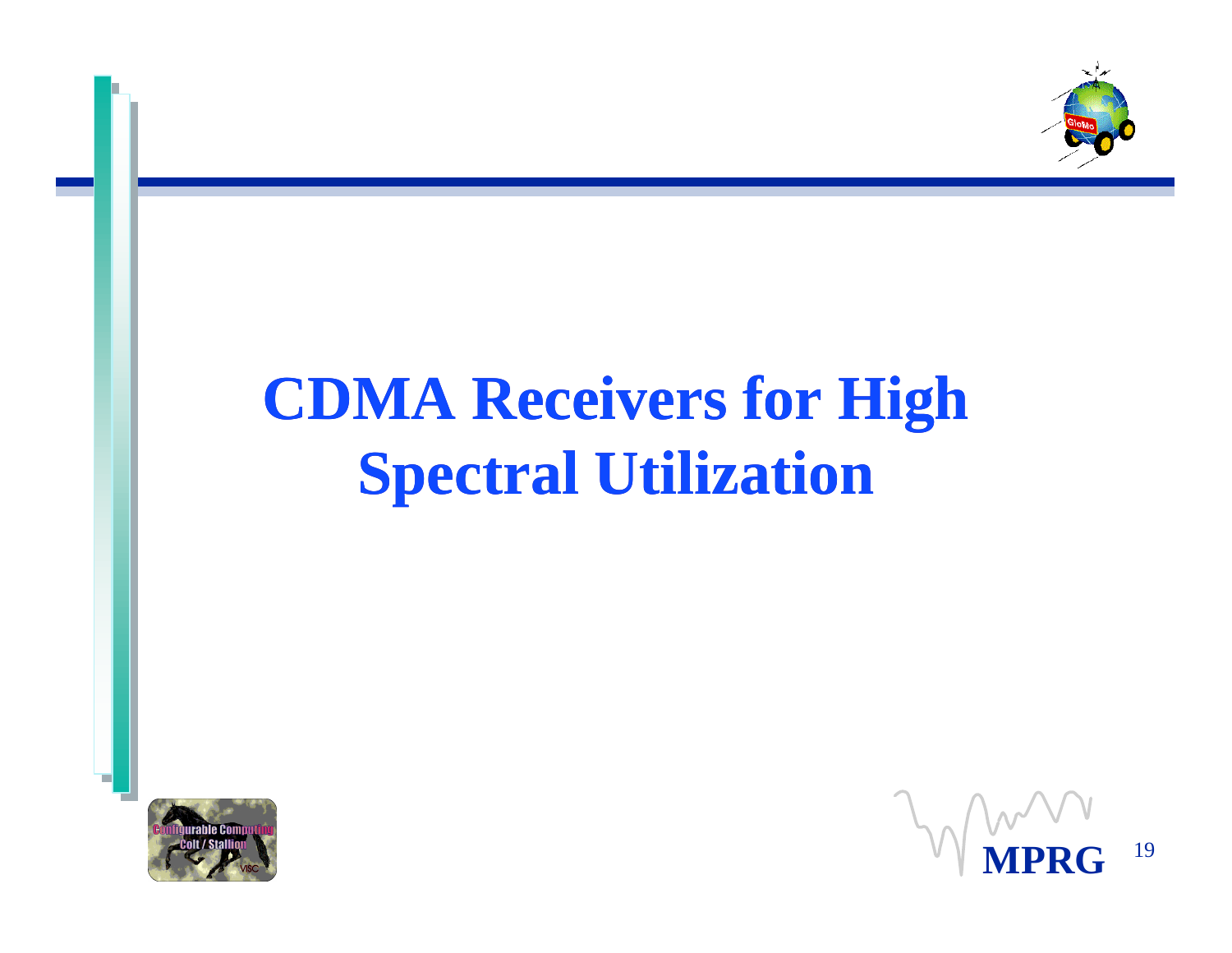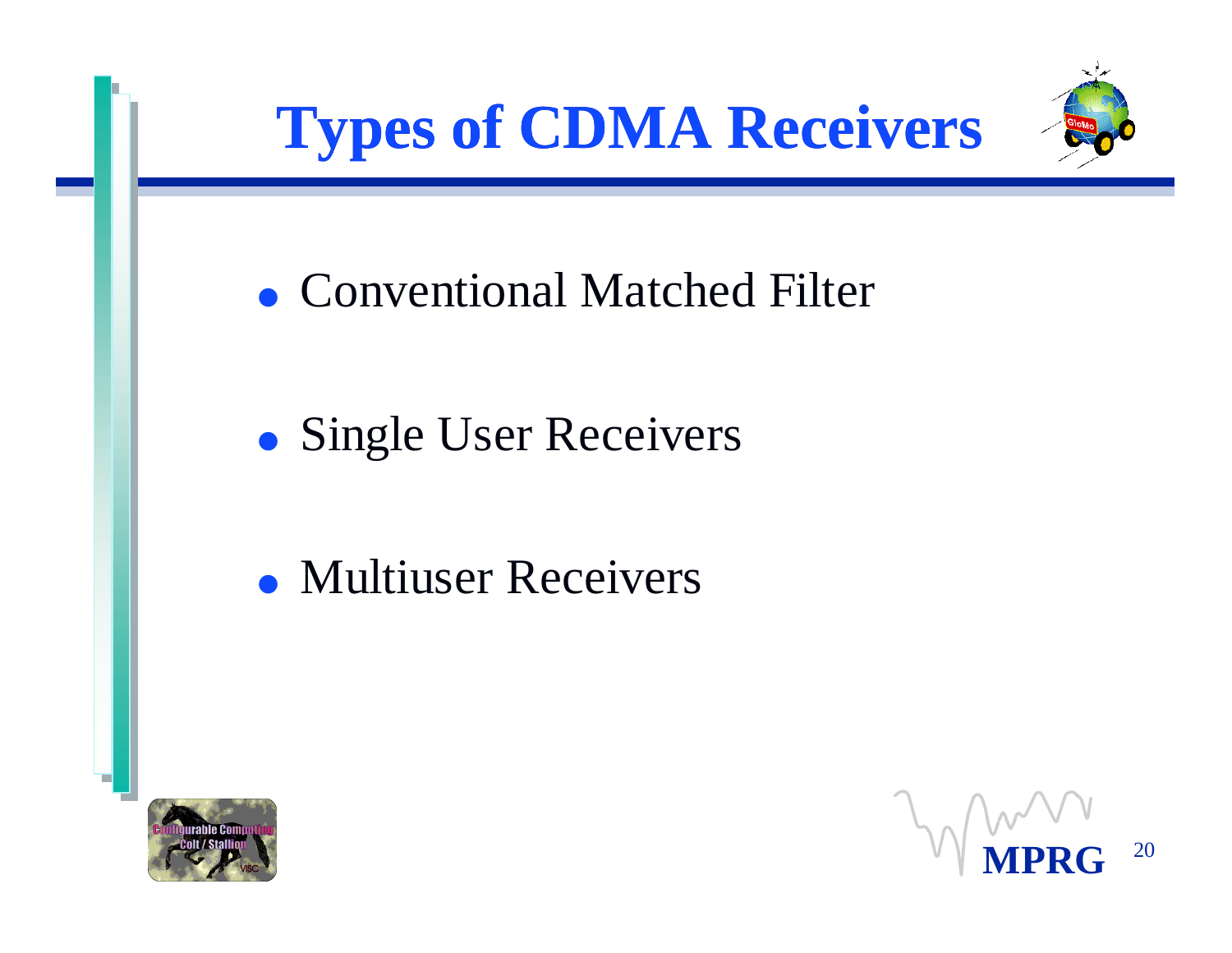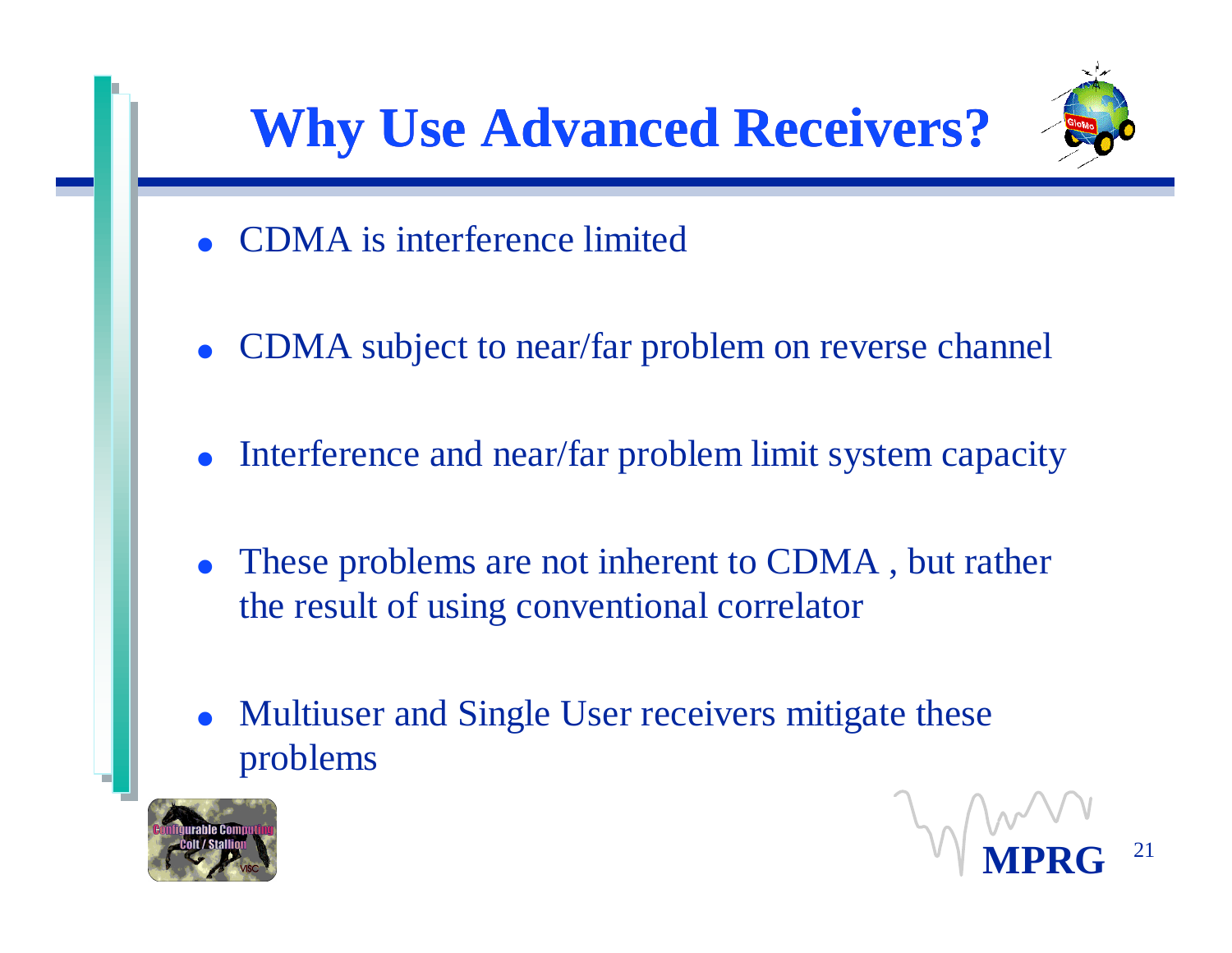



#### Multiuser Multistage RAKE Receiver

- Estimate the interference and subtract it out.
- Number of stages : 2-3
- Number of RAKE fingers : 2
- Conventional RAKE correlators employed at each stage

### Single User Mobile Receiver

- Linear fractionally spaced adaptive filter of length 45
- Adaptive algorithms: Normalized LMS, Linearly Constrained CMA, Griffiths' algorithm, Soft Decision Directed Normalized LMS, etc.



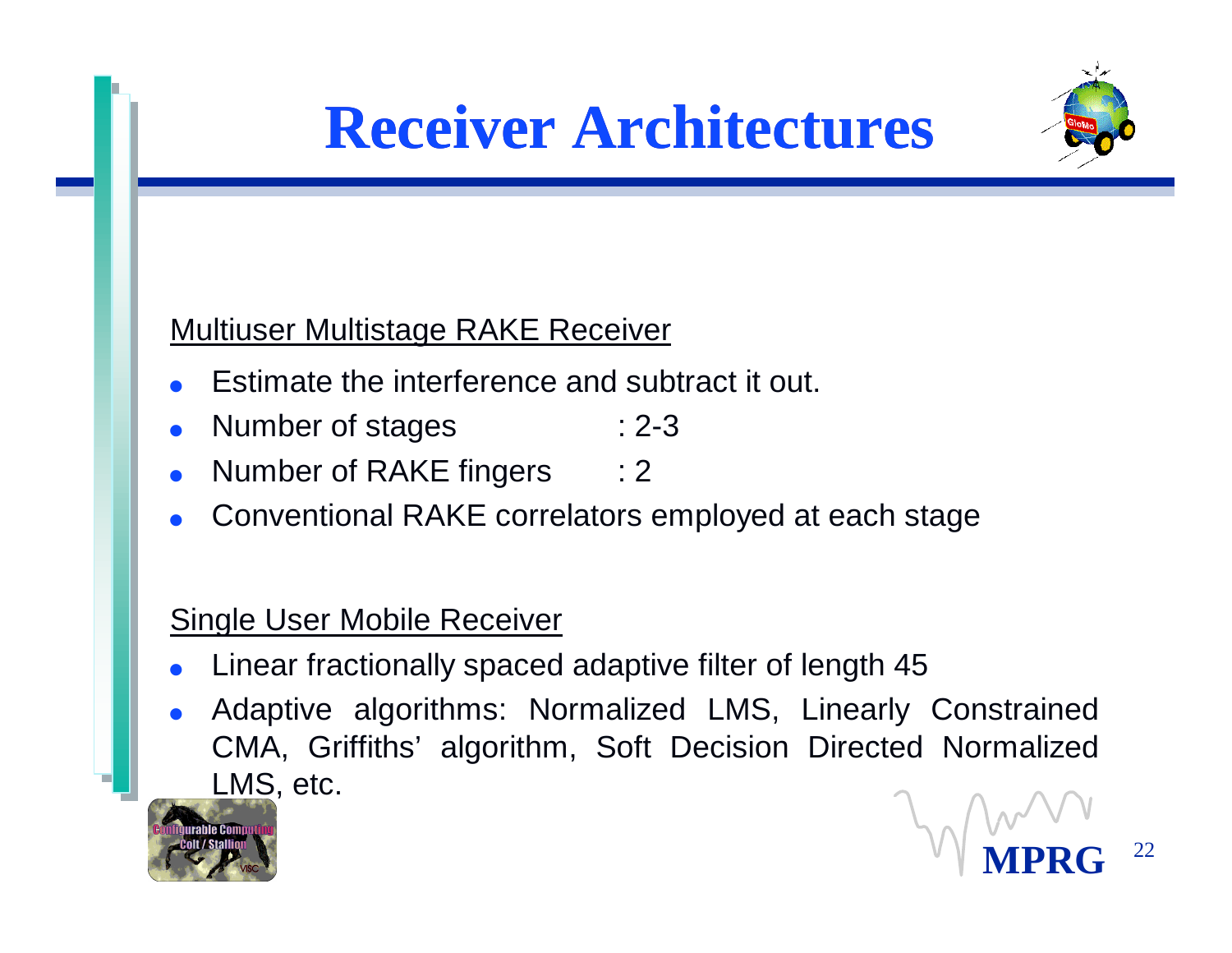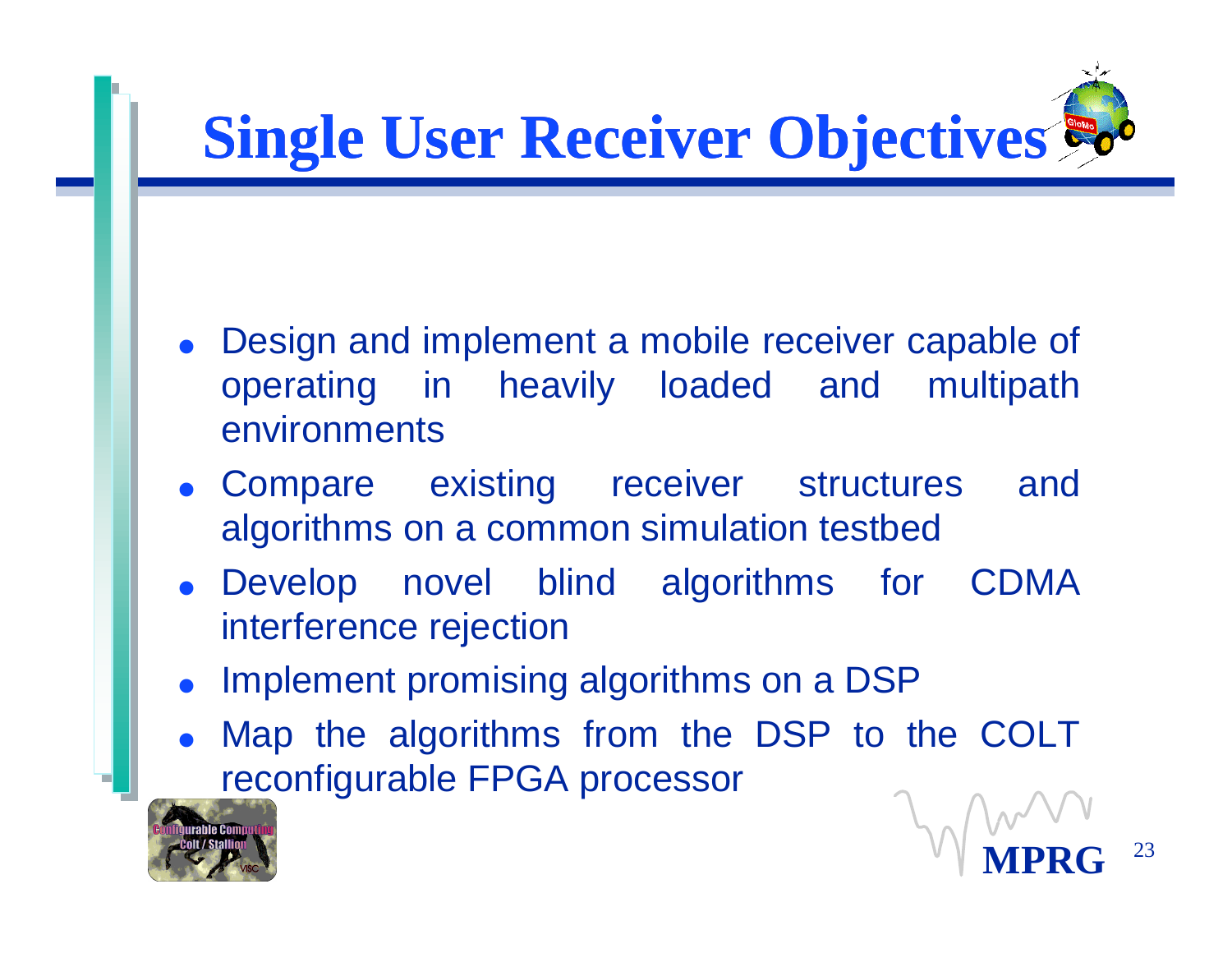





**MPRG** <sup>24</sup>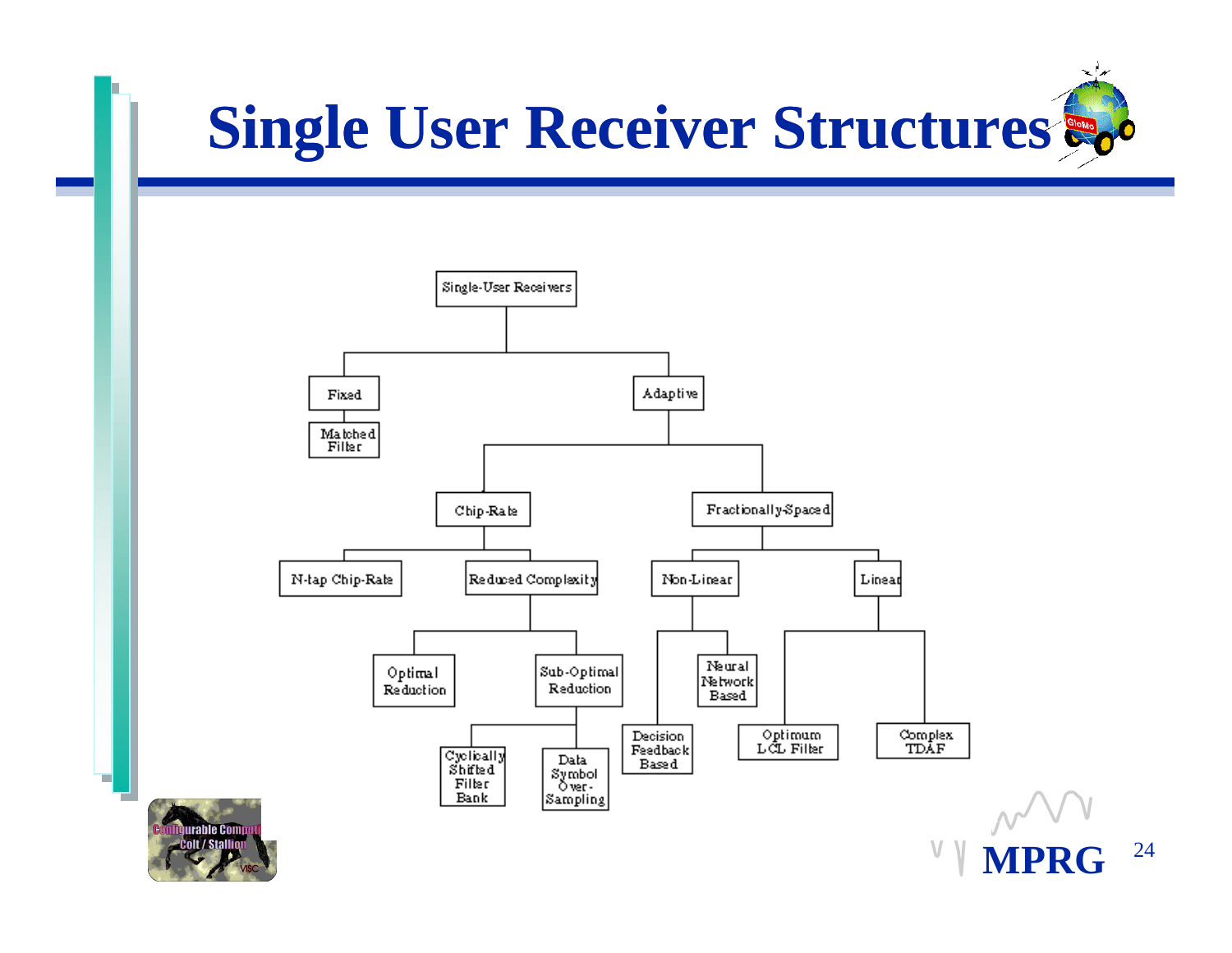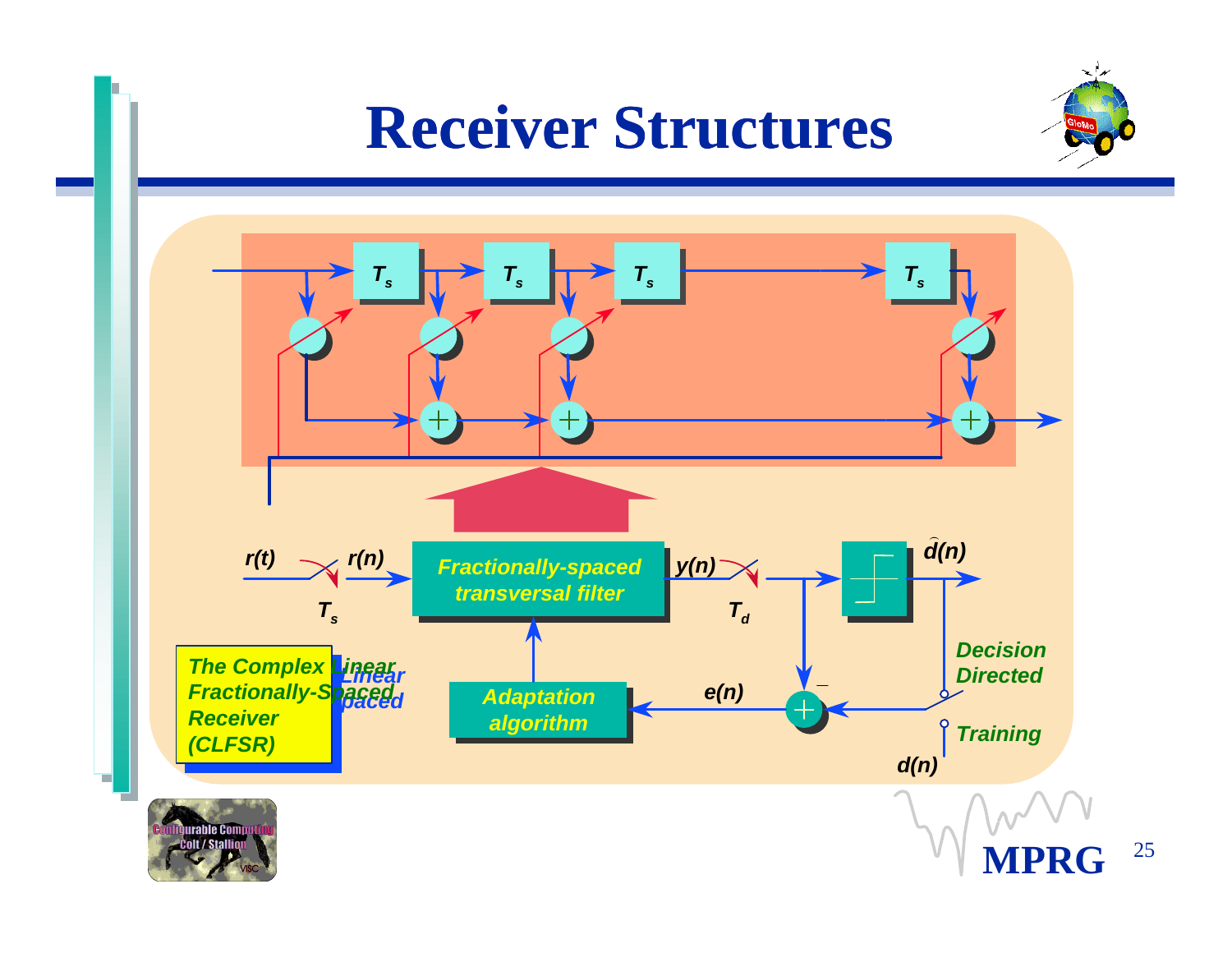



**Cross correlation of filter weight vector with the spreading code of each user**



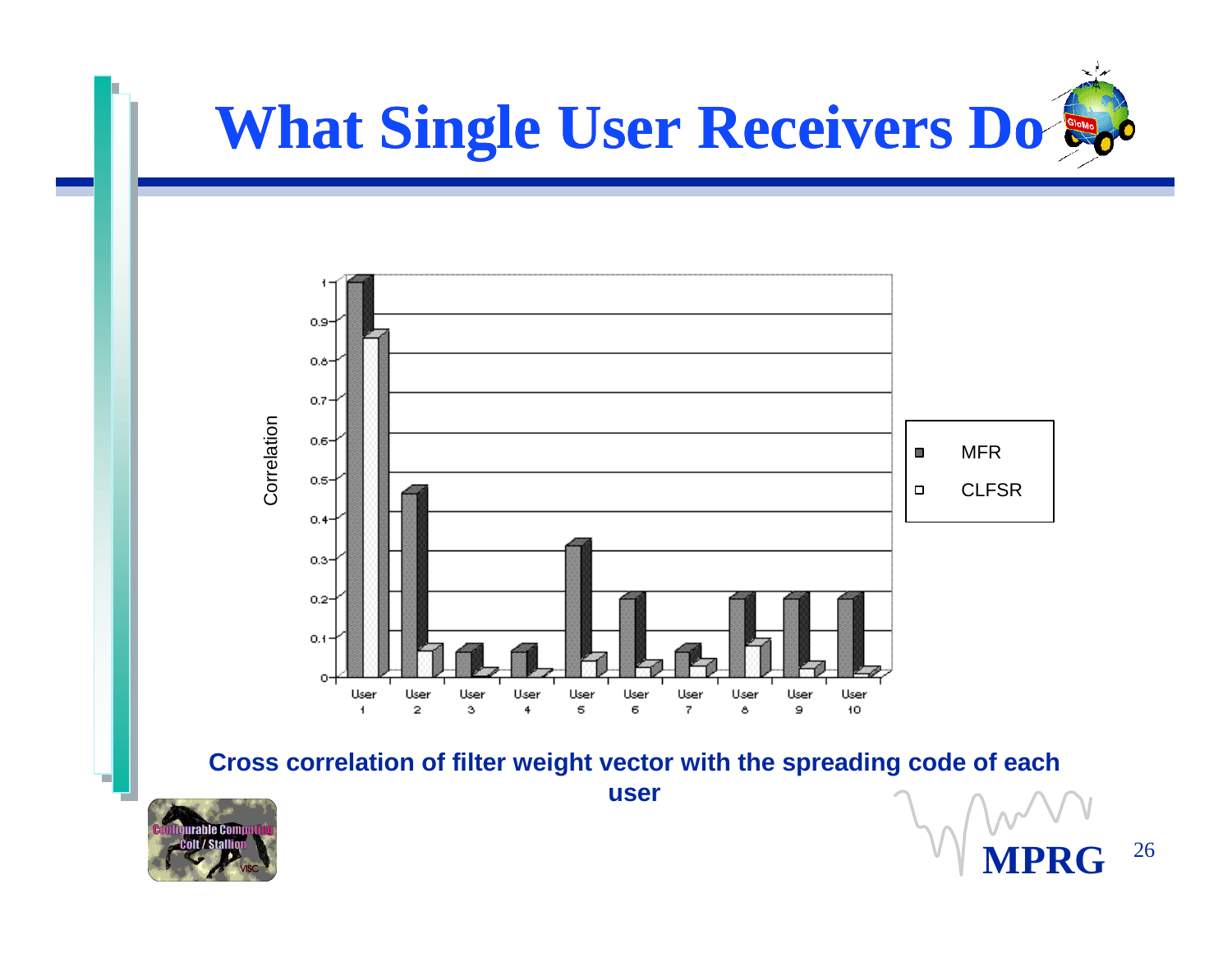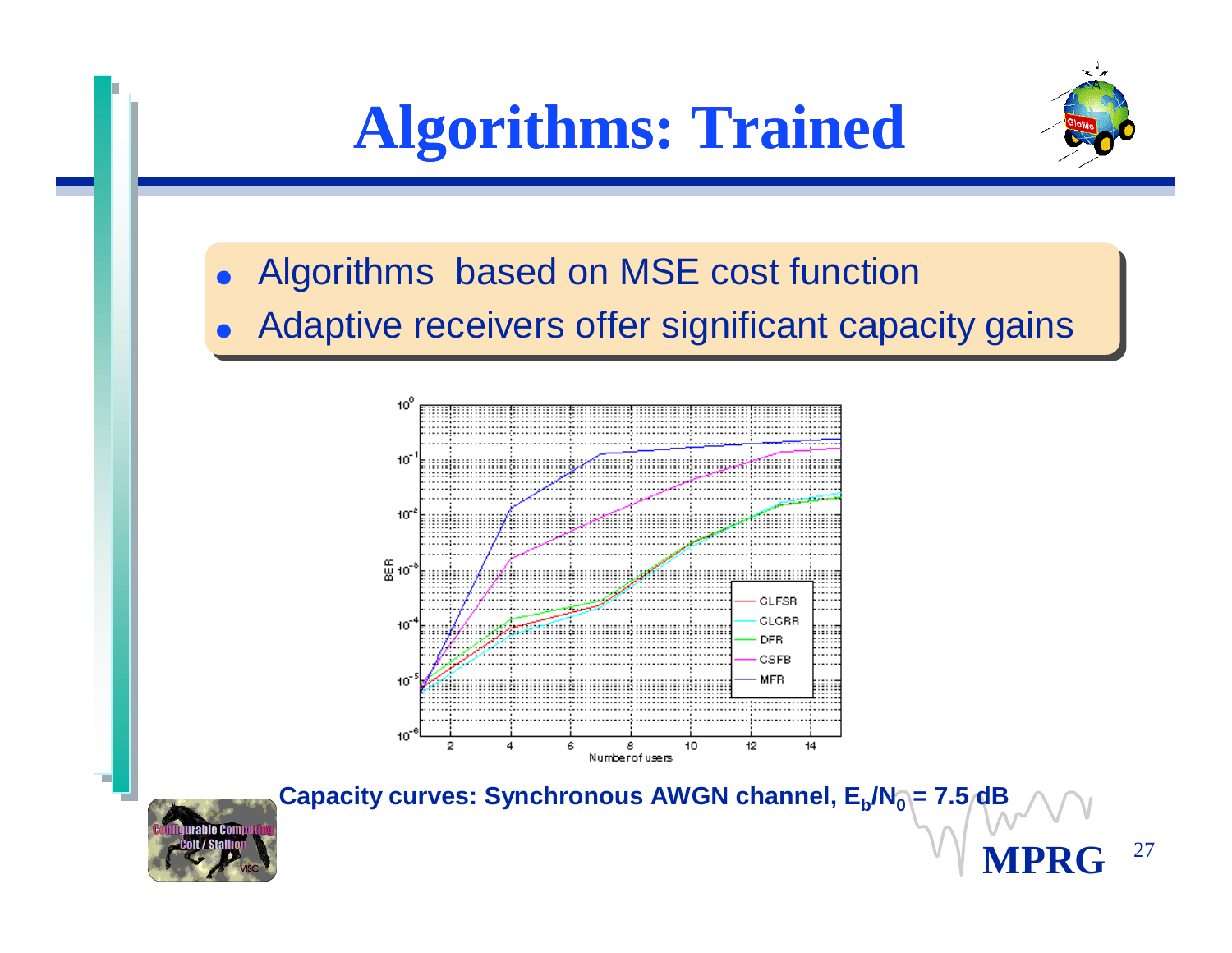



**MPRG** <sup>28</sup>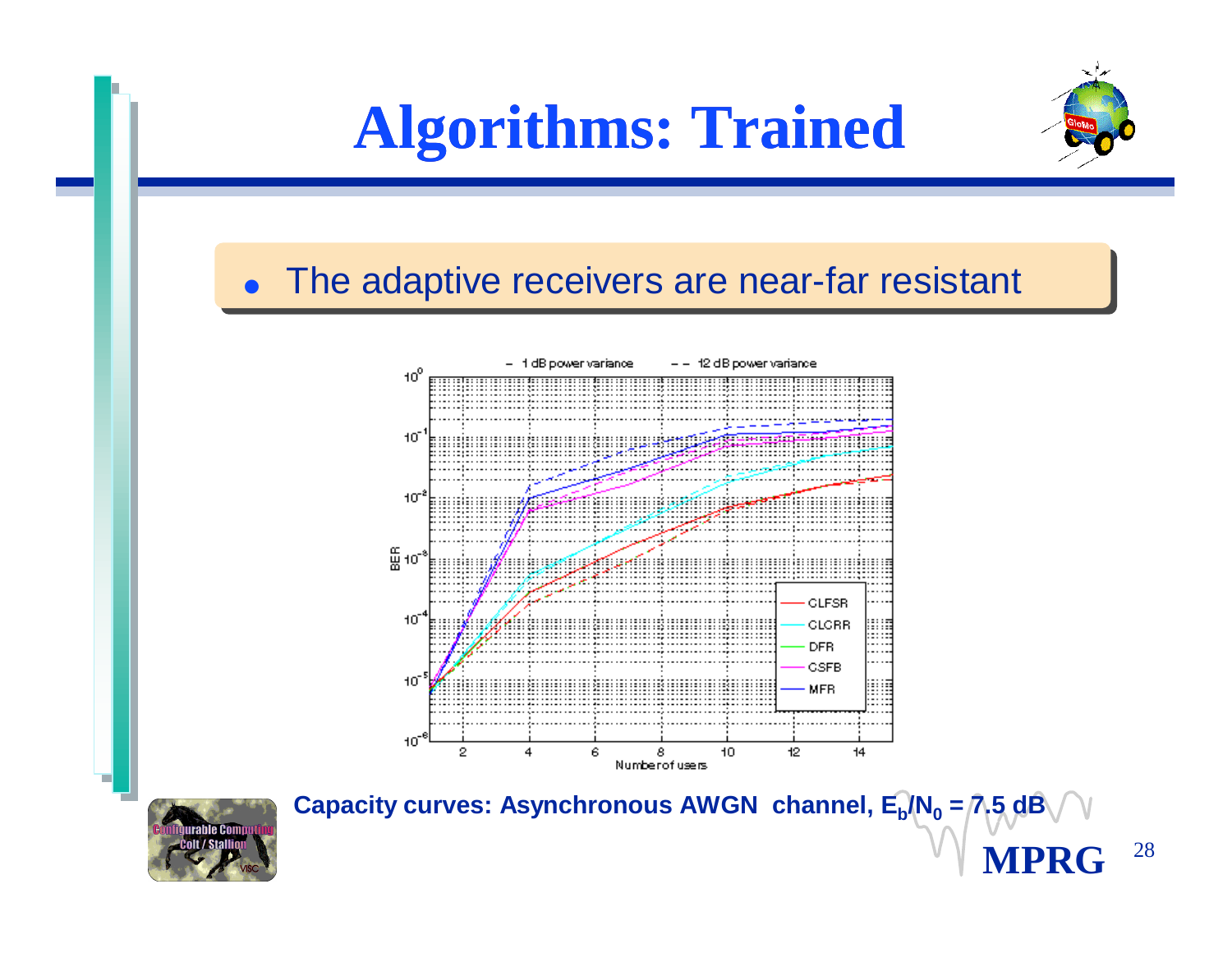



**MPRG** <sup>29</sup>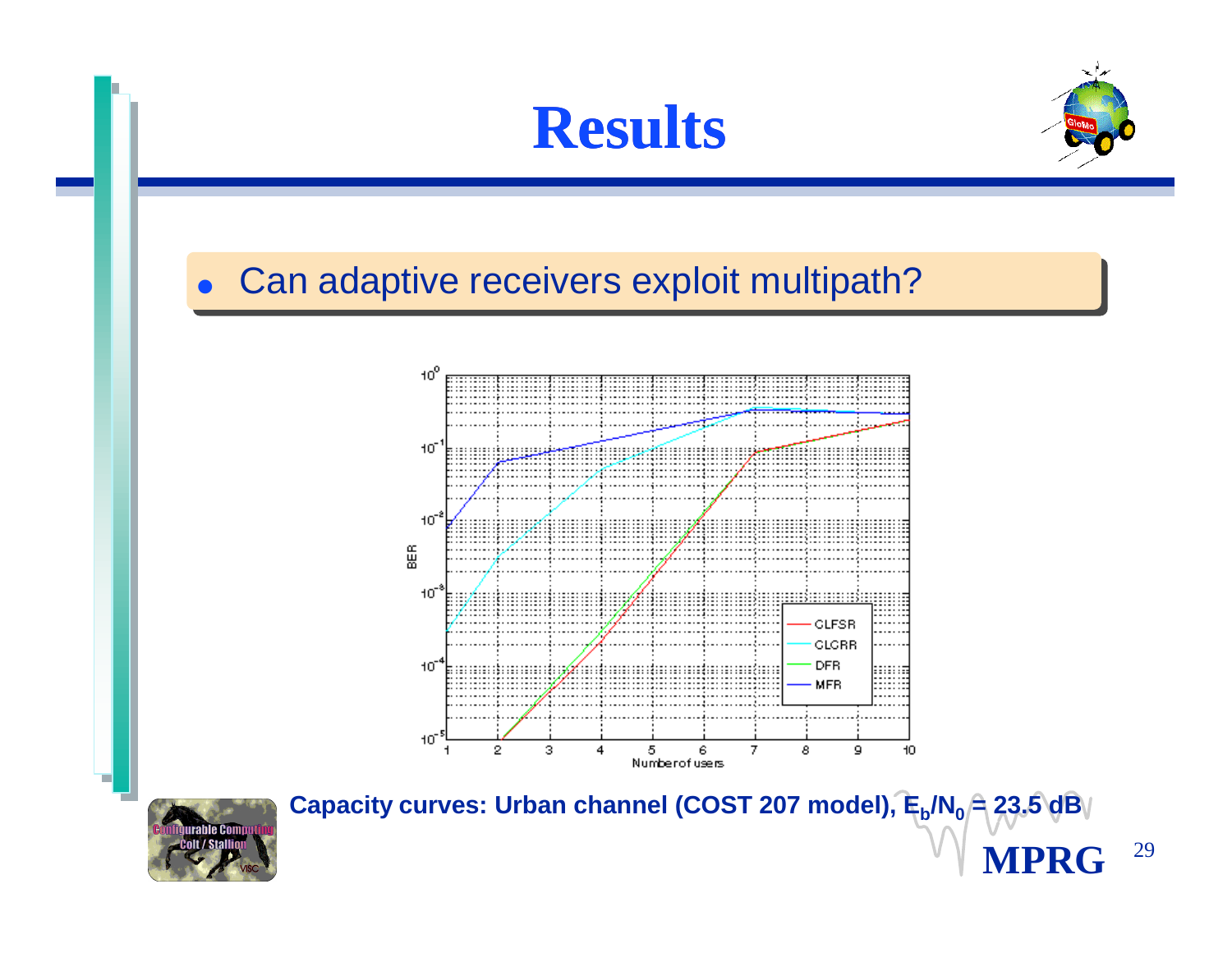# **Hardware Architecture**



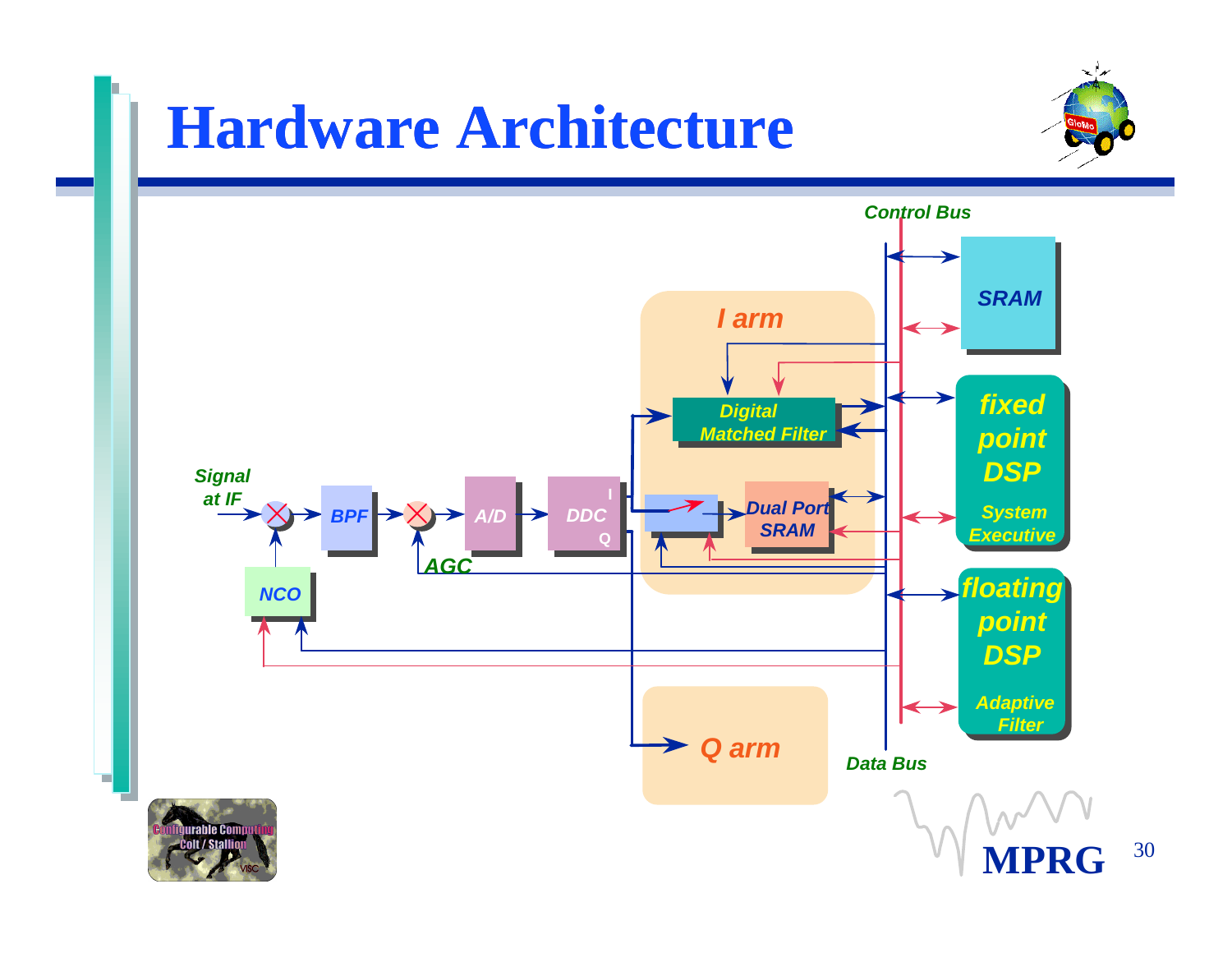

- Design and implement a multiuser multistage RAKE receiver for interference cancellation and multipath mitigation at the base station.
- Provide significant capacity gains and near/far resistance compared to current CDMA receivers with a complexity that makes implementation feasible.
- Development of analytical and simulation tools to study multiuser interference cancellation for CDMA.
- <sup>l</sup> Address implementation issues not considered in the literature.



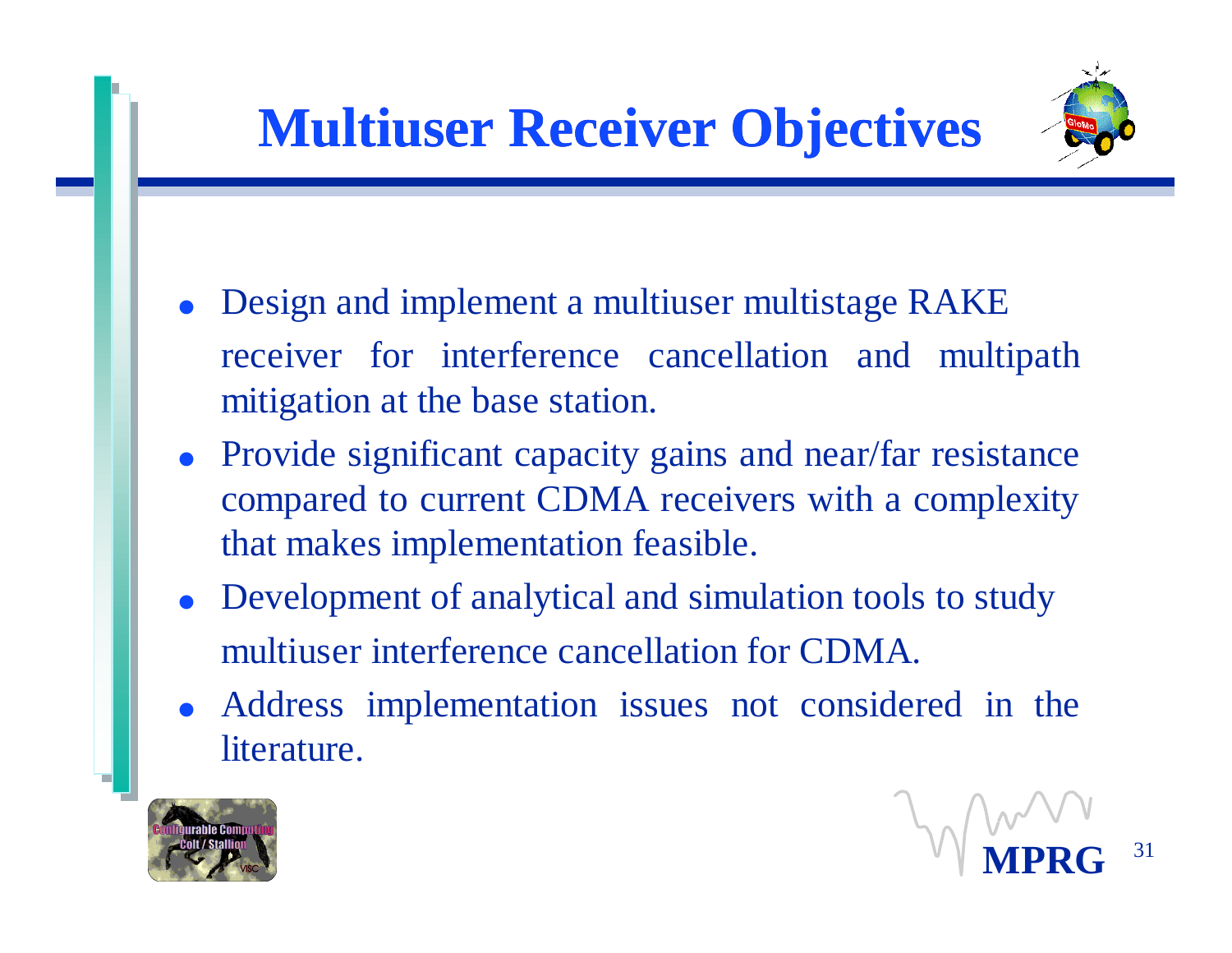



**MPRG** <sup>32</sup>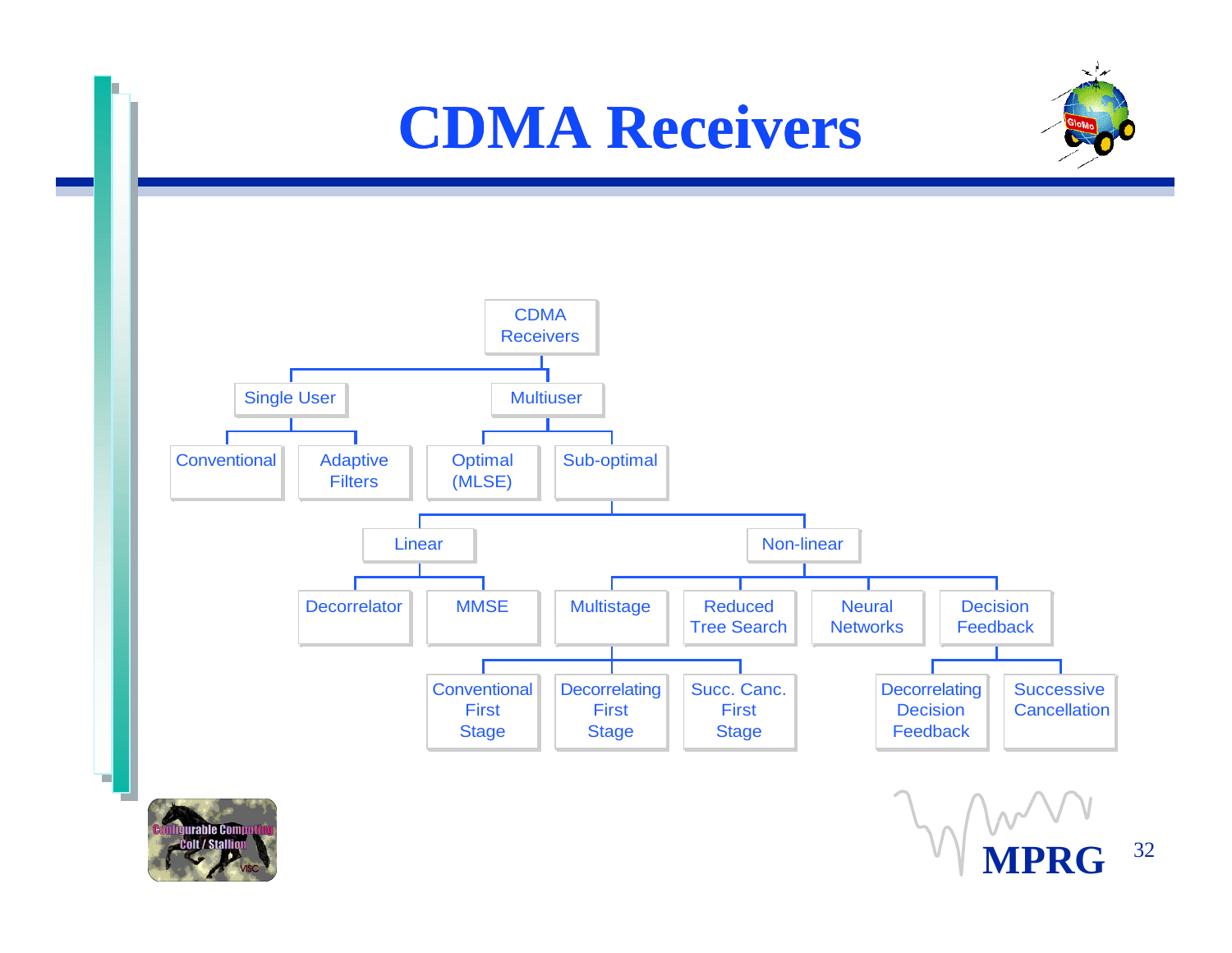### **Multiuser Receivers**



- Offer significant capacity gains over conventional receiver
- Provide robustness in near/far situations





•Parallel cancellation provides excellent tradeoff between complexity and performance

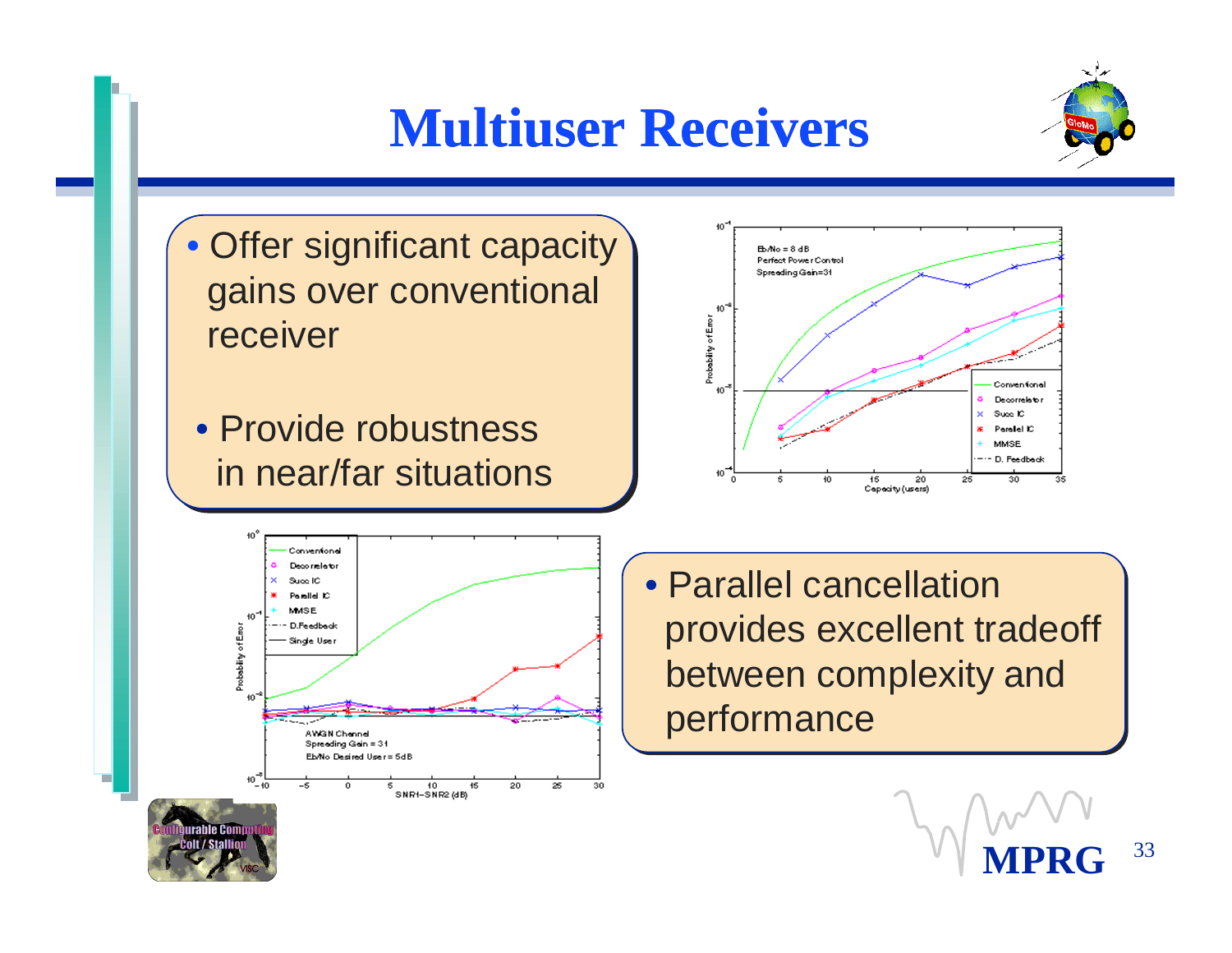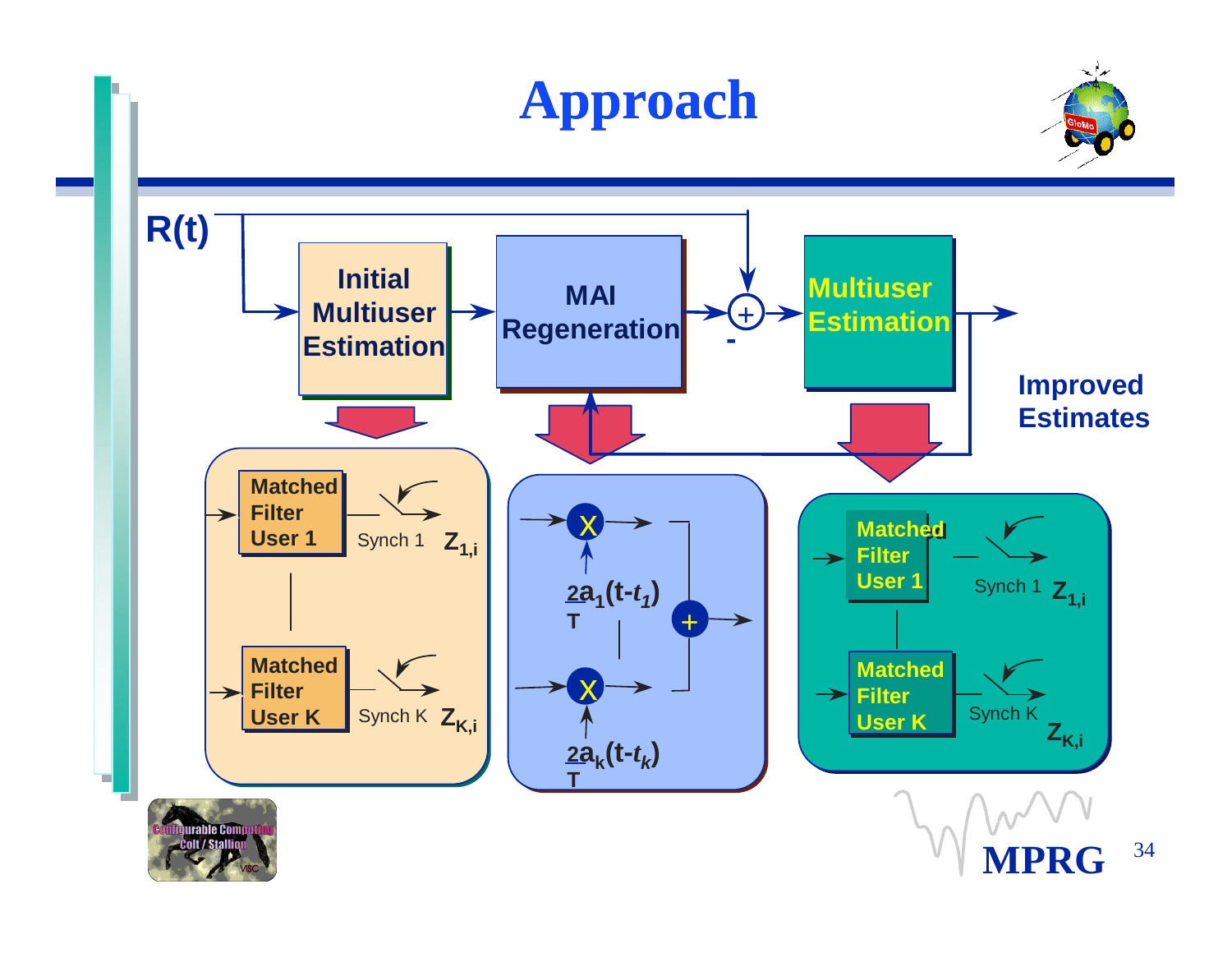## **Performance**





•Multistage cancellation tends to the single user bound as the number of stages increases.

• Significant improvements are observed with few stages of interference cancellation for different channel conditions.